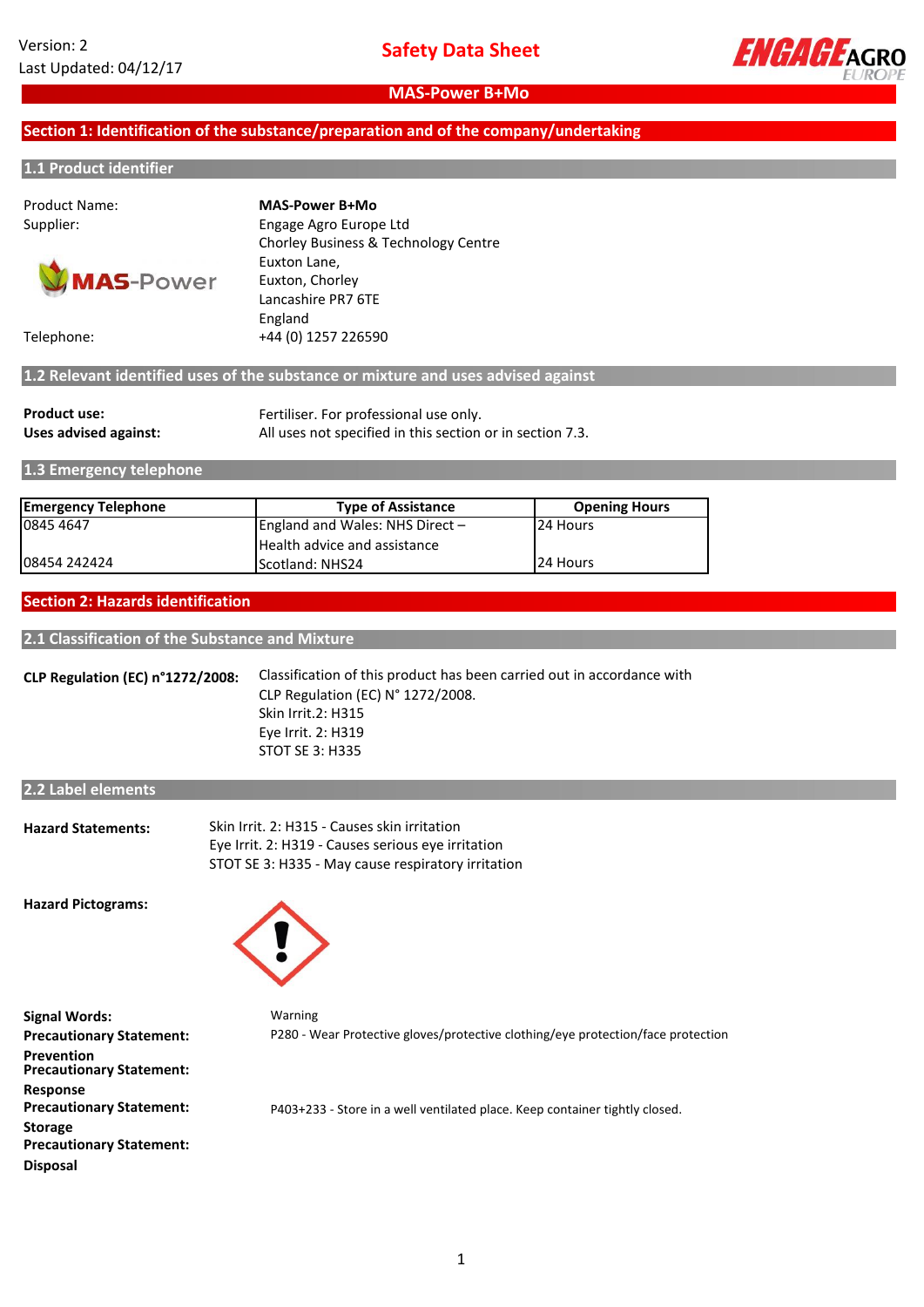

**2.3 Other Hazards**

#### Not applicable

#### **Section 3: Composition/information on ingredients**

**3.1 Substances**

| Hazardous ingredients       | % $W/W$    | <b>CAS No.</b> | EC. No.                                       | <b>EC Classification</b> |
|-----------------------------|------------|----------------|-----------------------------------------------|--------------------------|
| 80-85<br>Boron ethanolamine | 94095-04-2 | 302-207-4      | Skin Irrit. 2: H315, Eye Irrit. 2: H319, STOT |                          |
|                             |            |                |                                               | SE 3: H335               |

#### **Section 4: First aid measures**

#### **4.1 Description of first aid measures**

The symptoms resulting from intoxication can appear after exposure, therefore, in case of doubt, seek medical attention.

| <b>By inhalation:</b> | Remove persons affected by vapours to fresh air.                                |
|-----------------------|---------------------------------------------------------------------------------|
| By skin contact:      | Wash skin with water.                                                           |
| By eye contact:       | Eyes should be washed with plenty of water.                                     |
| <b>By Ingestion:</b>  | If swallowed, seek medical advice immediately and show this container or label. |

**4.2 Most Important symptoms and effects, both acute and delayed:**

Most important known symptoms and effects are described in Section 2.

**4.3 Indication of any immediate medical attention and special treatment needed**

TREAT SYMPTOMATICALLY. If you feel unwell seek medical advice. Show the label where possible. Show this safety data sheet to the doctor in attendance

#### **Section 5: Fire-fighting measures**

| 5.1 Extinguishing media     |                                                          |
|-----------------------------|----------------------------------------------------------|
| <b>Extinguishing media:</b> | Use extinguishers suited to surrounding fire conditions. |

**5.2 Special hazards arising from the substance or mixture**

**Exposure hazards:**

No data available

**5.3 Advice for firefighters**

**Advice for fire-fighters:**

A self-contained breathing apparatus and suitable protective clothing should be worn in fire conditions.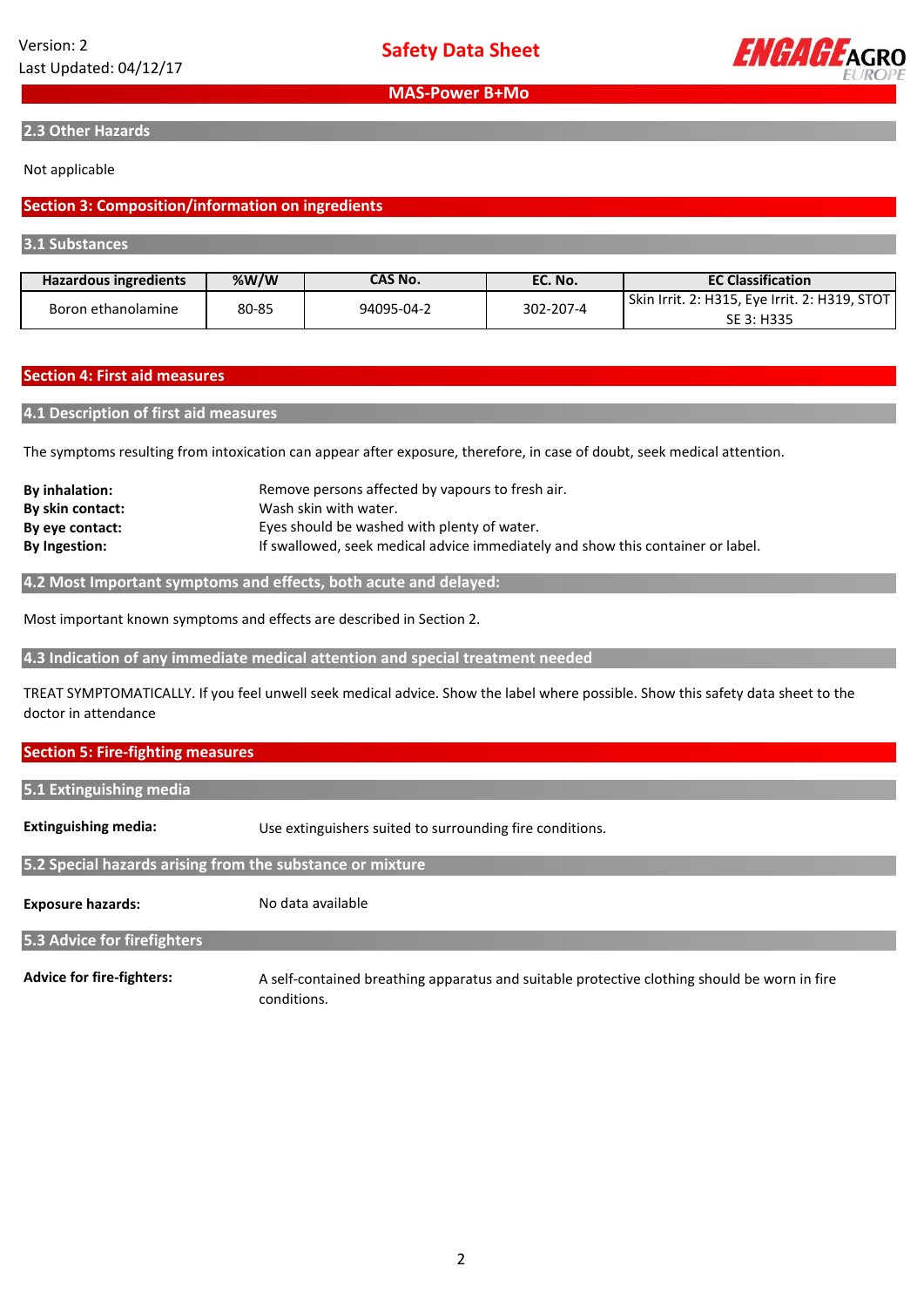

## **Section 6: Accidental release measures**

| 6.1 Personal precautions, protective equipment and emergency procedures |                                                                                                                                                                                                                                                                                   |  |
|-------------------------------------------------------------------------|-----------------------------------------------------------------------------------------------------------------------------------------------------------------------------------------------------------------------------------------------------------------------------------|--|
| <b>Personal precautions:</b>                                            | Avoid contact with skin and eyes.                                                                                                                                                                                                                                                 |  |
| 6.2 Environmental precautions                                           |                                                                                                                                                                                                                                                                                   |  |
| Environmental<br>precautions:                                           | Avoid release into the environment. Earth may be shovelled to contain spillage and to avoid<br>contamination of sewers or watercourses. Spillages or uncontrolled discharges into watercourses<br>must be alerted to the Environment agency or other appropriate regulatory body. |  |
| 6.3 Methods and material for containment and cleaning up                |                                                                                                                                                                                                                                                                                   |  |
| <b>Clean-up procedures:</b>                                             | Contain and absorb large spillages onto an inert, non-flammable absorbent carrier. Transfer to a<br>lidded container for disposal or recovery.                                                                                                                                    |  |
| 6.4 Reference to other sections                                         |                                                                                                                                                                                                                                                                                   |  |
| <b>Reference to other sections:</b>                                     |                                                                                                                                                                                                                                                                                   |  |

## **Section 7: Handling and storage**

## **7.1 Precautions for safe handling**

| <b>Precautions for safe handling:</b>                            | Avoid contact with skin and eyes. Use only in well-ventilated areas. Avoid inhalation of high<br>concentrations of vapours.                                                                                                                        |
|------------------------------------------------------------------|----------------------------------------------------------------------------------------------------------------------------------------------------------------------------------------------------------------------------------------------------|
| 7.2 Conditions for safe storage, including any incompatibilities |                                                                                                                                                                                                                                                    |
| <b>General conditions for storage:</b>                           | Keep containers tightly closed. Keep out of the reach of children. During storage or transportation<br>suspended particulate matter may settle out. Ensure containers are sealed before redispersing.<br>Store in frost free conditions above 2°C. |
| 7.3 Specific end use(s)                                          |                                                                                                                                                                                                                                                    |
| Specific end use(s):                                             | No data is available for this product.                                                                                                                                                                                                             |

## **Section 8: Exposure controls/personal protection**

#### **8.1 Control Parameters**

Substances whose occupational exposure limits have to be monitored in the work environment. There are no exposure limits for the substances contained in the product.

| DNEL (workers):                   | Non-applicable |
|-----------------------------------|----------------|
| <b>DNEL (General population):</b> | Non-applicable |
| <b>PNEC:</b>                      | Non-applicable |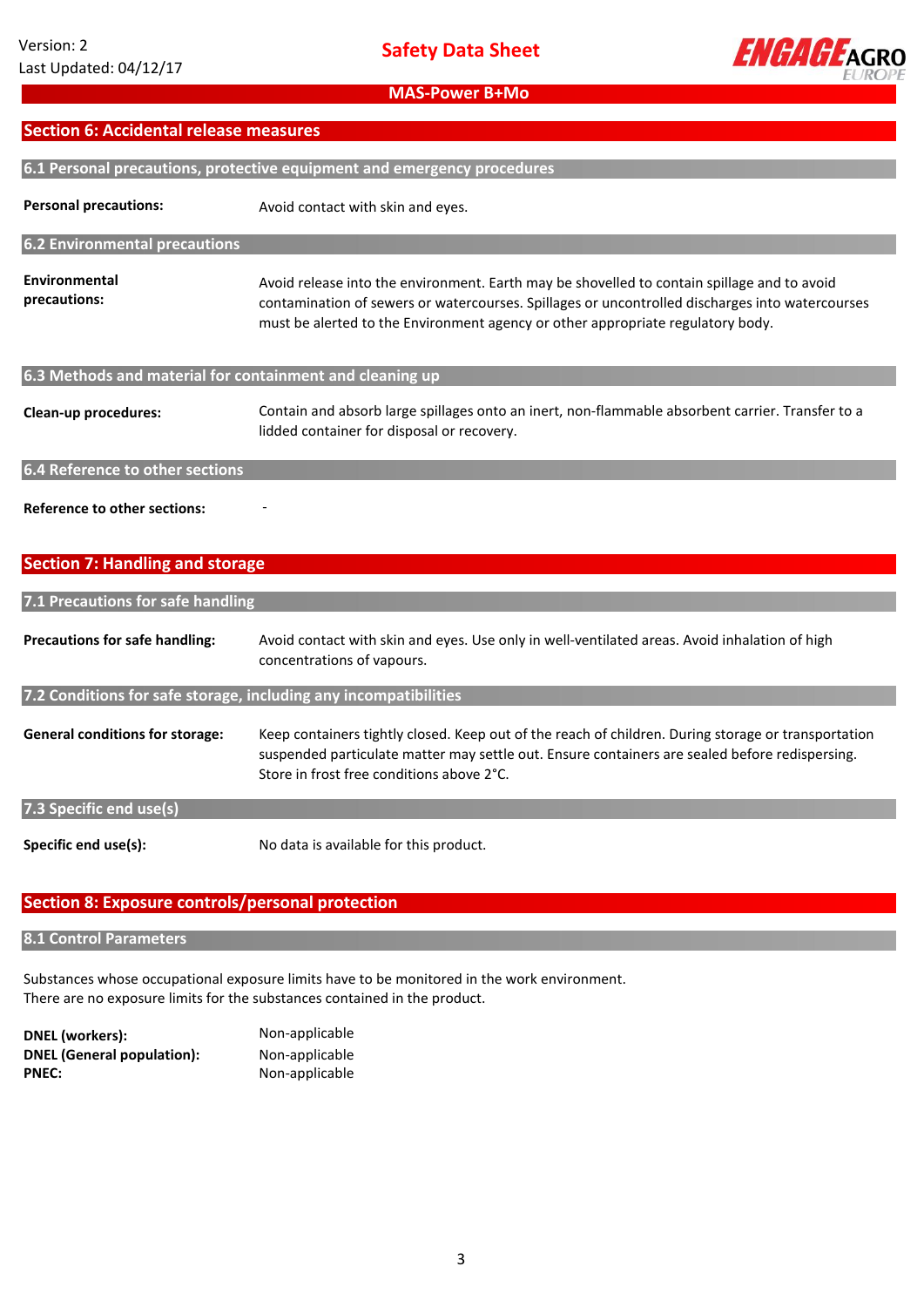

#### **8.2 Exposure controls**



#### **A - General security and hygiene measures in the work place**

Adopt best Manual Handling considerations when handling, carrying and dispensing. Avoid contact with skin and eyes. Handle in accordance with good industrial hygiene and safety practice. Use appropriate personal protective equipment.

#### **B - Specific Respiratory Protection**

Respiratory protection not required.

#### **C - Specific protection for the hands**

Plastic or synthetic rubber gloves.

#### **D - Ocular and facial protection**

Safety glasses.

#### **E - Bodily protection**

Contaminated clothing should be thoroughly cleaned.

#### **Environmental exposure controls:**

In accordance with the community legislation for the protection of the environment it is recommended to avoid environmental spillage of both the product and its container. Prevent further leakage or spillage if safe to do so

#### **Volatile organic compounds**

Non-applicable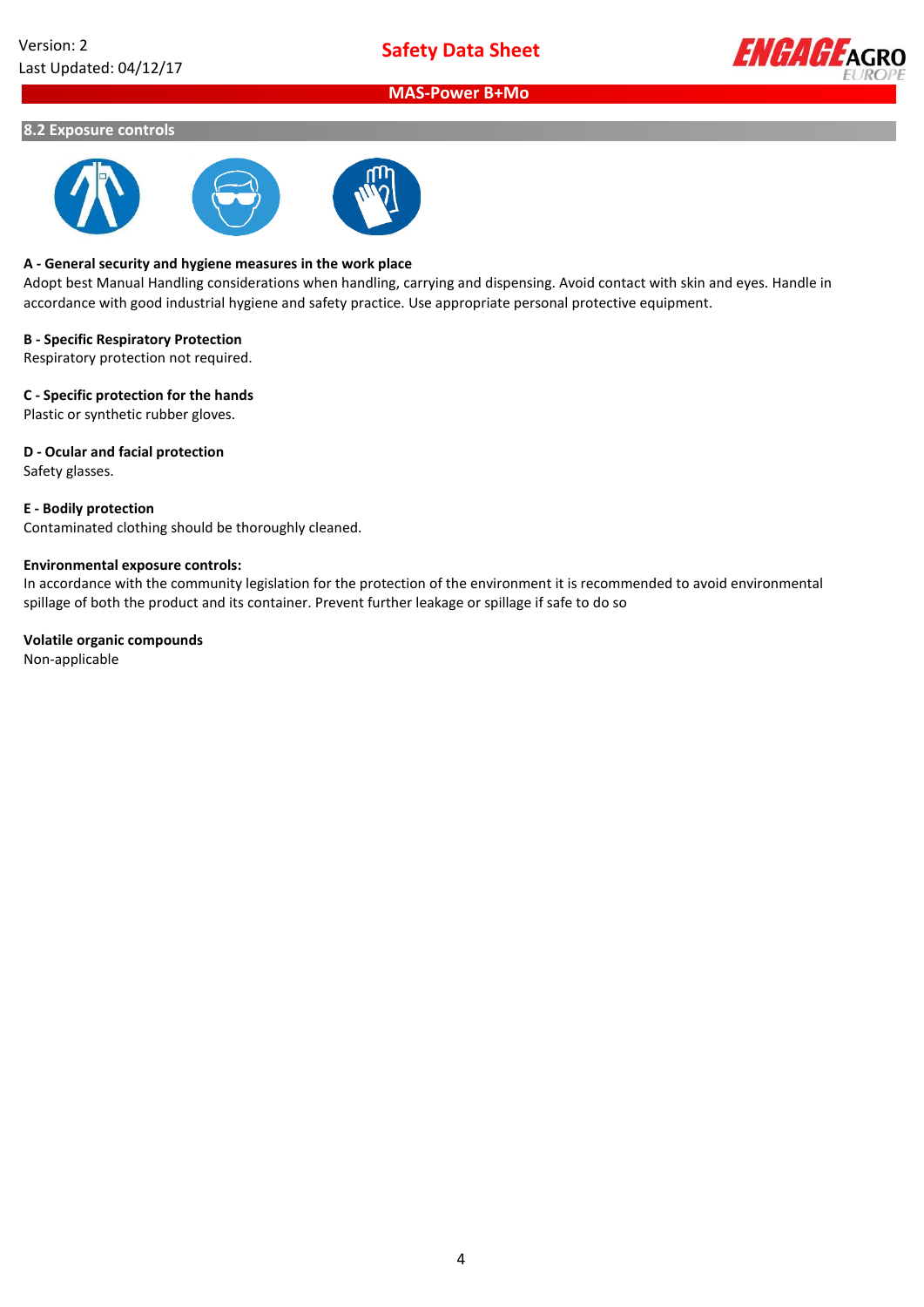

## **Section 9: Physical and chemical properties**

**9.1 Information on basic physical and chemical properties**

| Form:                        | Liquid                  |
|------------------------------|-------------------------|
| Colour:                      | Pale yellow             |
| Odour:                       | No characteristic odour |
| pH (value):                  | Typical 8-9             |
| <b>Boiling point:</b>        | No data available       |
| Flash point:                 | No data available       |
| Flammable limits:            | Not applicable          |
| <b>Explosive properties:</b> | Not applicable          |
| Oxidising properties:        | Not applicable          |
| Vapour pressure:             | No data available       |
| Density:                     | 1.32-1.37               |
| Solubility (water):          | Soluble in water        |
| Solubility (other):          | No data available       |
| Viscosity:                   | No data available       |
| Vapour density:              | No data available       |
| Relative evaporation rate:   | No data available       |

#### **9.2 Other Information**

Not applicable

## **Section 10: Stability and reactivity**

**Reactivity: Chemical stability: 10.2 Chemical stability 10.1 Reactivity** Stable under recommended transport or storage conditions. Stable under normal conditions.

**10.3 Possibility of hazardous reactions**

**Hazardous reactions:**

Stable under normal conditions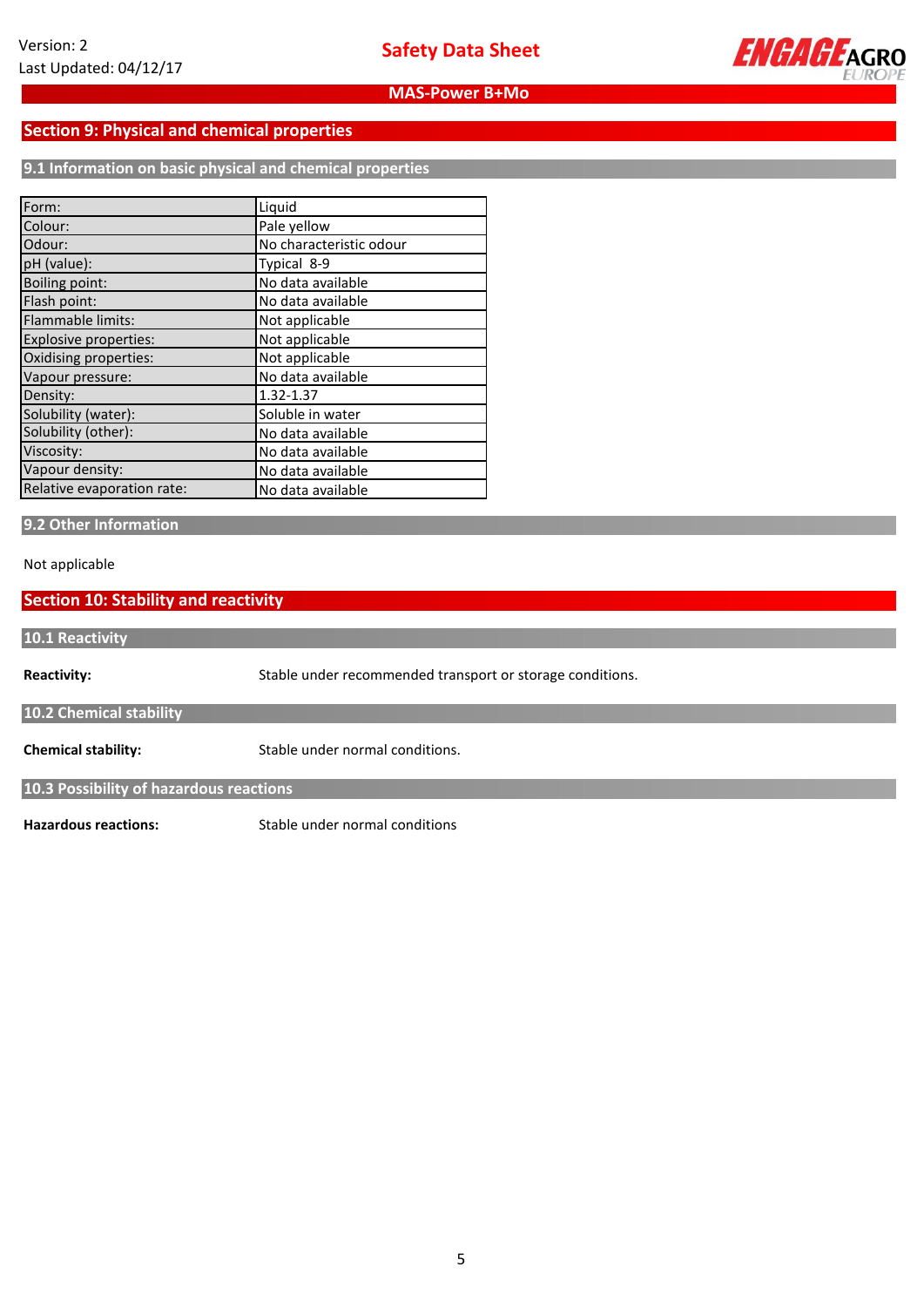

| 10.4 Conditions to avoid              |                                                             |  |
|---------------------------------------|-------------------------------------------------------------|--|
| <b>Conditions to avoid:</b>           | No data available                                           |  |
| 10.5 Incompatible materials           |                                                             |  |
| Incompatible materials:               | None known                                                  |  |
| 10.6 Hazardous decomposition products |                                                             |  |
| <b>Haz. Decomposition Products:</b>   | On decomposition - Release of toxic fumes (nitrogen oxides) |  |

## **Section 11: Toxicological information**

#### **11.1 Information on toxicological effects**

None of these effects are likely to occur under normal conditions of use, provided exposure is maintained at or below relevant occupational exposure limits.

| Inhalation:         | No evidence of irritant effects from normal handling and use.            |
|---------------------|--------------------------------------------------------------------------|
| Ingestion:          | May cause irritation.                                                    |
| Skin:               | Unlikely to cause skin irritation.                                       |
| Eves:               | May cause eye irritation.                                                |
| Long term exposure: | No known long term hazards are associated with the use of this material. |

**11.2 Specific toxicology information on the substances**

No data available **available**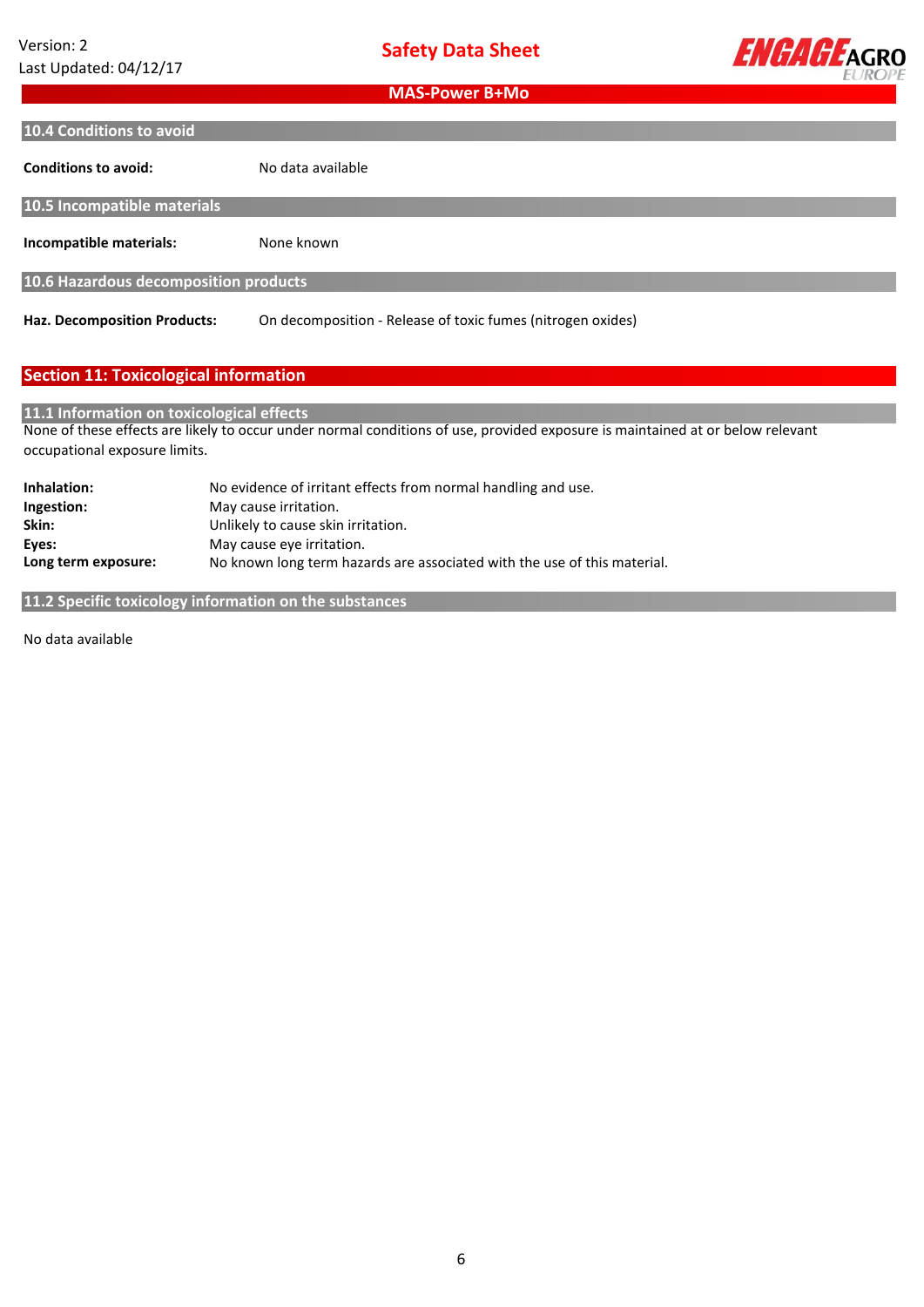

## **Section 12: Ecological information**

#### **12.1 Toxicity**

Boron is an essential micronutrient for healthy growing plants, however it can be harmful to boron sensitive plants in higher quantities. Care should be taken to minimise the amount of borate product released to the environment.

#### **12.2 Persistence and degradability**

Boron is naturally occurring and ubiquitous in the environment. Boric acid decomposes in the environment to natural borate.

**12.3 Bioaccumulative potential**

No potential for bioaccumulation.

**12.4 Mobility in soil**

High mobility in soil.

**12.5 Results of PBT and vPvB assessment**

The substance does not meet the criteria for PBT or vPvB

#### **12.6 Other adverse effects**

None known

| <b>Section 13: Disposal considerations</b> |                                                                                                                                                                        |
|--------------------------------------------|------------------------------------------------------------------------------------------------------------------------------------------------------------------------|
| 13.1 Waste treatment methods               |                                                                                                                                                                        |
| Waste treatment methods:                   | Do not empty into drains, dispose of this material and its container at hazardous or special waste<br>collection point.                                                |
| Disposal of packaging:                     | Normal disposal is via incineration operated by an accredited disposal contractor. Containers must<br>be decontaminated in accordance with all applicable regulations. |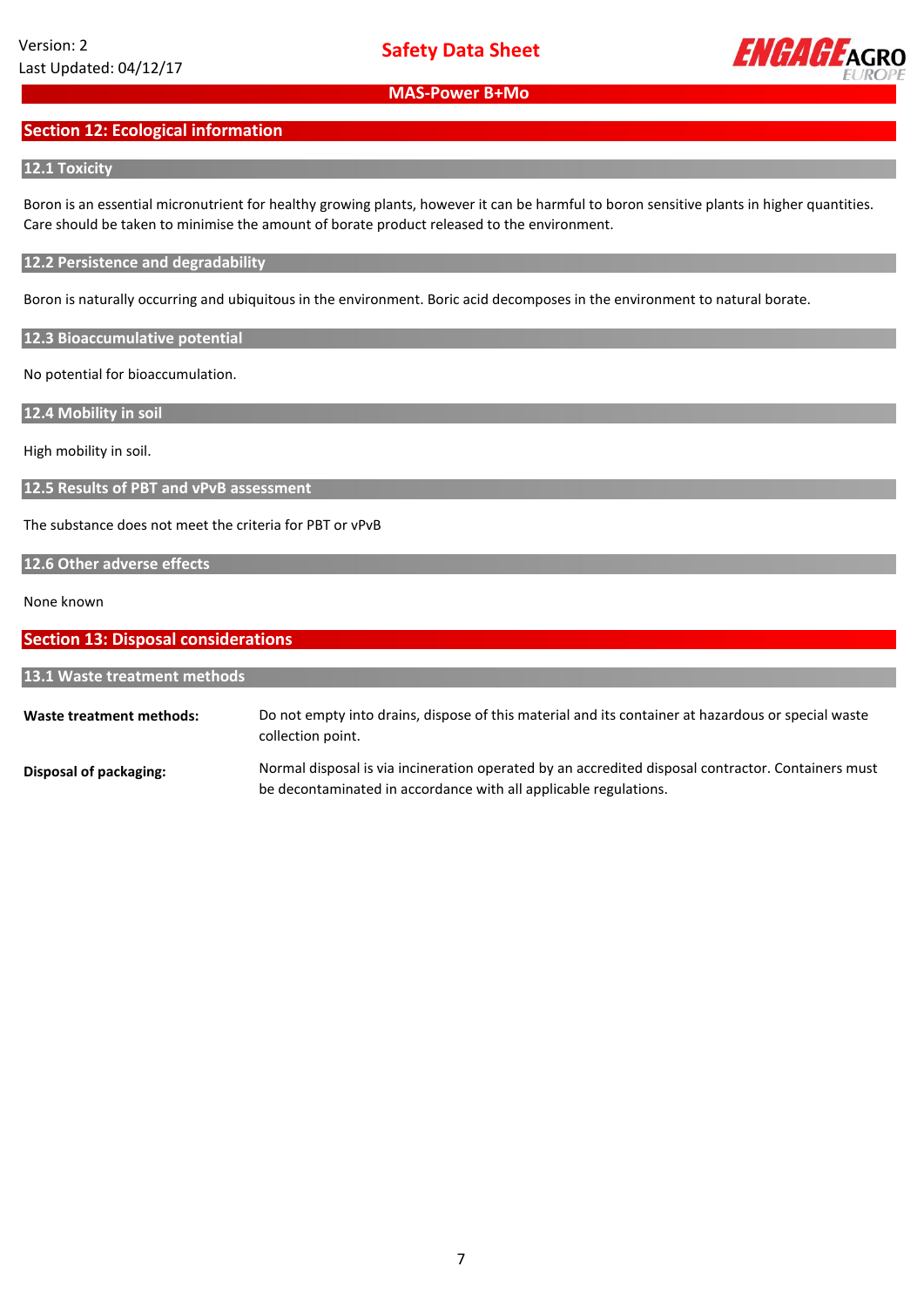

## **Section 14: Transport information**

#### **14.1 UN Number**

This product is not classified as dangerous for carriage.

**14.2 UN proper shipping name**

The product is not classified as dangerous for carriage.

**14.3 Transport hazard class(es)**

This product is not classified as dangerous for carriage.

**14.4 Packaging group**

The products is not classified as dangerous for carriage.

**14.5 Environmental hazards**

The product is not classified as dangerous for carriage.

**14.6 Special precautions for user**

The product is not classified as dangerous for carriage.

**14.7 Transport in bulk according to Annex II of MARPOL 73/78 and the IBC code**

The product is not classified as dangerous for carriage.

## **Section 15: Regulatory information**

**15.1 Safety, health and environmental regulations/legislation specific for the substance or mixture**

#### **Specific regulations:**

REGULATION (EC) No 1907/2006 OF THE EUROPEAN PARLIAMENT AND OF THE COUNCIL of 18 December 2006 concerning the Registration, Evaluation, Authorisation and Restriction of Chemicals (REACH), establishing a European Chemicals Agency, amending Directive 1999/45/EC and repealing Council Regulation (EEC) No 793/93 and Commission Regulation (EC) No 1488/94 as well as Council Directive 76/769/EEC and Commission Directives 91/155/EEC, 93/67/EEC, 93/105/EC and 2000/21/EC with amendments.

COMMISSION REGULATION (EU) 2015/830 of 28 May 2015 amending regulation (EC)No 1907/2006 of the European Parliament and of the Council on the Registration, Evaluation, Authorisation and Restriction of Chemicals (REACH)

REGULATION (EC) No 1727/2008 of the European Parliament and of the Council on the Registration, Evaluation, Authorisation and Restriction of Chemicals (REACH) of 16 December 2008 on classification, labelling and packaging of substances and mixture, amending and repealing Directives 6/548/EEC and 1999/45/EC, and amending Regulation (EC) No 1907/2006; with amendments Regulation (EU) No 946/2012 of the European Parliament and of the Council of 4 July 2012 concerning the export and import of hazardous chemicals

Regulation (EC) No 850/2004 of the European Parliament and of the Council of 29 April 2004 on Persistent organic Pollutants and amending Directive 79/117/EC

European Agreement Concerning the Carriage of Dangerous Goods by Road (ADR), 2015